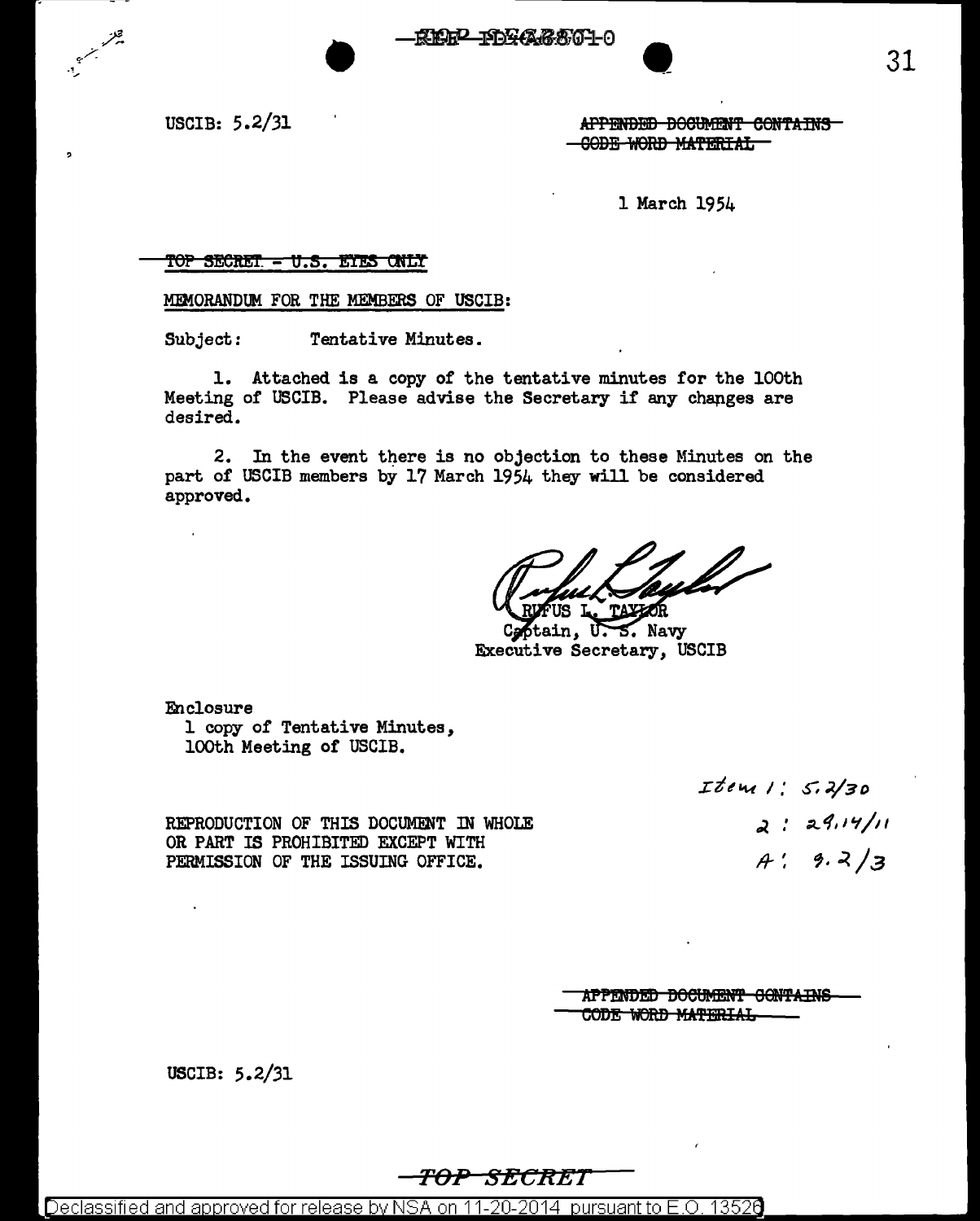### 60NFIDENTIAL - U.S. EYES ONLY

 $\cdot$ 

## ONE HUNDRETH MEETING

REF- ID: A68010

### OF THE

# UNITED STATES COMMUNICATIONS INTELLIGENCE BOARD

# Mr. Allen W. Dulles, Chairman

PRESENT:

 $\mathbf{c}$ 

|  | <b>DEFENSE:</b>      | General G. B. Erskine, USMC (Ret.)                                                       |
|--|----------------------|------------------------------------------------------------------------------------------|
|  | STATE:               | Mr. W. Park Armstrong                                                                    |
|  | NSA:                 | Lt. General R. J. Canine, USA                                                            |
|  | FBI:                 | Mr. V. P. Keay<br>(for Mr. D. M. Ladd)                                                   |
|  | CLA:                 | Mr. H. D. Sheldon                                                                        |
|  | ARMY:                | Brigadier General Mark McClure<br>(for Major General A. G. Trudeau)                      |
|  | NAVY:                | RADM C. F. Espe                                                                          |
|  | AIR FORCE:           | Colonel C. C. Rogers<br>(for Major General J. A. Samford)                                |
|  | EXECUTIVE SECRETARY: | Captain R. L. Taylor, USN                                                                |
|  | SECRETARIAT:         | Mr. H. D. Jones<br>Mrs. D. O. Tucker                                                     |
|  | ALSO PRESENT:        |                                                                                          |
|  | DEFENSE:             | Mr. M. S. Zaslow                                                                         |
|  | STATE:               | Mr. T. A. Polyzoides<br>Mr. R. F. Packard                                                |
|  | NSA:                 | Brigadier General J. B. Ackerman, USAF<br>Captain D. M. Agnew, USN<br>Mr. W. F. Friedman |

C**ONFIDENTIA**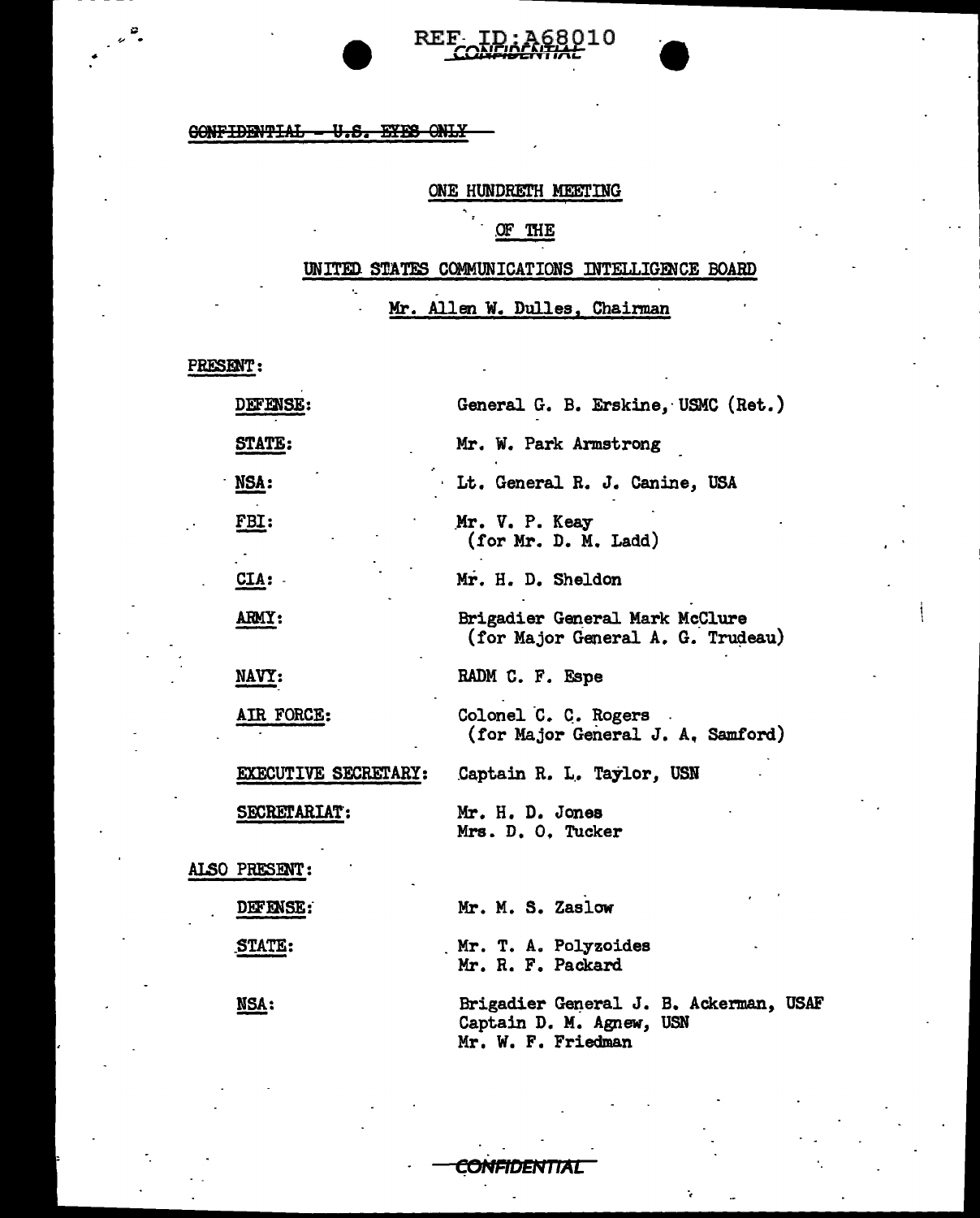### 0<del>0NFIDENTIAL - U.S. EYES O</del>NLY

•

| <b>CIA:</b>              | Lt. General C. P. Cabell, USAF                                                                             |
|--------------------------|------------------------------------------------------------------------------------------------------------|
|                          | Mr. F. B. Rowlett                                                                                          |
| ARMY:                    | Brigadier General H. Reichelderfer<br>Lt. Colonel G. C. Long<br>Lt. Colonel R. Leffers<br>Mr. J. F. O'Gara |
| NAVY:                    | CDR J. L. Holmes                                                                                           |
| AIR FORCE:               | Colonel C. M. Townsend<br>Major H. J. Thompson                                                             |
| <b>MMITTEE CHAIRMEN:</b> | Lt. Colonel H. C. Simmons (Intelligence)<br>Major W. R. Culmer (Security)                                  |

8010

The One Hundreth Meeting of the United states Communications Intelligence Board was held in the Projection Room, Administration Building, Central Intelligence Agency, at 1430, on Thursday, building, central intelligence agency, at 1450, on indis-<br>11 February 1954.

#### INTRODUCTORY COMMENTS

(1)· The CHAIRMAN noted that this is the lOoth Meeting of the Board. He asked when the first meeting was held, and was informed by Captain Taylor that the Board had first met, as ANCIB, in March 1945, and that the present member having the longest continuous service with the Board was Mr. Armstrong.

(2) The CHAIBMAN informed the members that he would soon prepare a fitness report for the Executive Secretary, and would be grateful for any comments the members wished to make in this regard.

OGA

#### CONFIDENTIAL

 $-2 - 7$